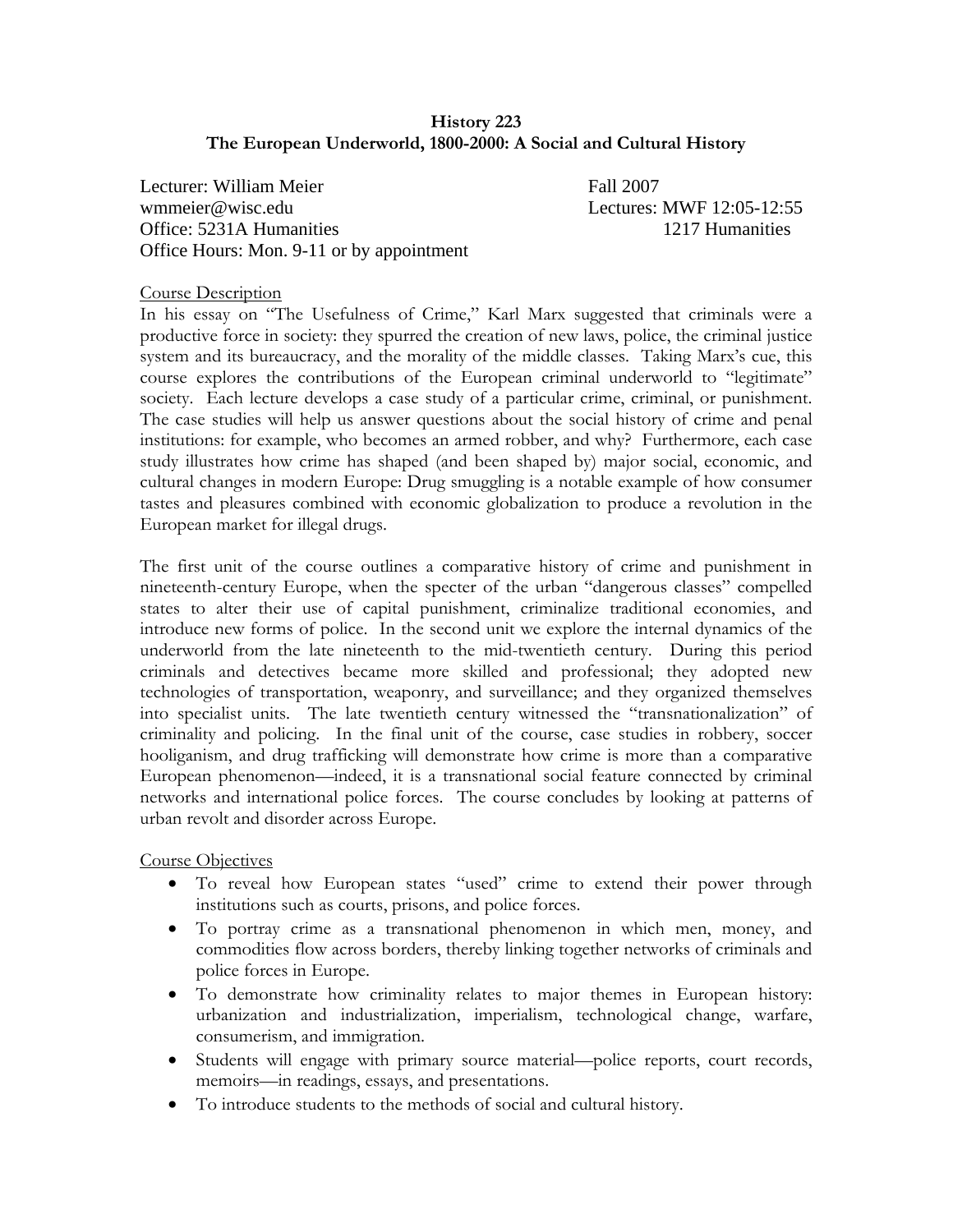Required Textbooks

Course Packet (hereafter CP) available in the Humanities Copy Center Clive Emsley, *Crime and English Society, 1750-1900* (3rd edition, 2005) John King, *The Football Factory* (London, 2004 edition)

#### Assignments and Grading

Students will complete two written assignments and one oral presentation. The first written assignment is a three-page research memorandum in which students will briefly discuss three sources relating to a chosen lecture topic. Memoranda may serve as the platform for the students' second written assignment, an essay of 8-10 pages on one of the lecture topics (or on a topic chosen in consultation with me). The oral presentation is a group project in which 3-4 students will lead discussion (10-15 minutes) on some aspect of crime and popular culture.

Students will write two essay examinations. The midterm exam evaluates knowledge of readings and lectures from Unit I, while the final exam will be an open-ended essay in which students will be expected to integrate the major themes of the course.

Grading: In-class participation (15%), Midterm exam (15%), Research memorandum (10%), Essay (20%), Presentation (20%), Final exam (20%).

# **Unit I: New Problems and New Solutions in Crime, 1800-1870**

Sept. 5-7: Capital Punishment and the Spectacle of State Power *Reading*: Emsley, Chapter 1 *plus* pp. 253-267 CP: Michel Foucault, *Discipline and Punish*, pp. 3-31; *The life of Robert Avery, who was executed at Winchester, for forgery, March 23, 1805*

Sept. 10-14: Industry, Economy, and the Creation of the "Dangerous Classes" *Reading*: Emsley, Chapters 2-3, 5-6 CP: Patrick Colquhoun, *A Treatise on the Police of the Metropolis* (1795), v-xiv; E.P. Thompson, "The Moral Economy of the English Crowd in the Eighteenth Century," pp. 76-79, 89-94, 107-115; "Factory Rules," pp. 118-119

Sept. 17-21: Era of Penal Transformation: Police, Penal Reform, and the Rise of the Prison *Reading*: Emsley, Chapters 9-10

CP: V.A.C. Gatrell, *The Hanging Tree*, Chapter 3, "Carnival or Consent?" (pp. 90-105); Jeremy Bentham, "Panopticon," in *Works* (1843), pp. 39-45, 60-63; Richard J. Evans, "Police and society from absolutism to dictatorship," in *Rereading German History* (1997), pp. 65-86

Sept. 24-28: The Criminal Empire: Thugs, Dacoits, and Criminal Tribes in British India *Reading*: CP: *Report on the Working of the Criminal Tribes Act in the Bombay Presidency* (1927); *Selected Records Collected from the Central Provinces and Berar Secretariat Relating to the Suppression of Thuggee 1829-1832* (1939), pp. 1-2, 15-19, 45-55, 104-107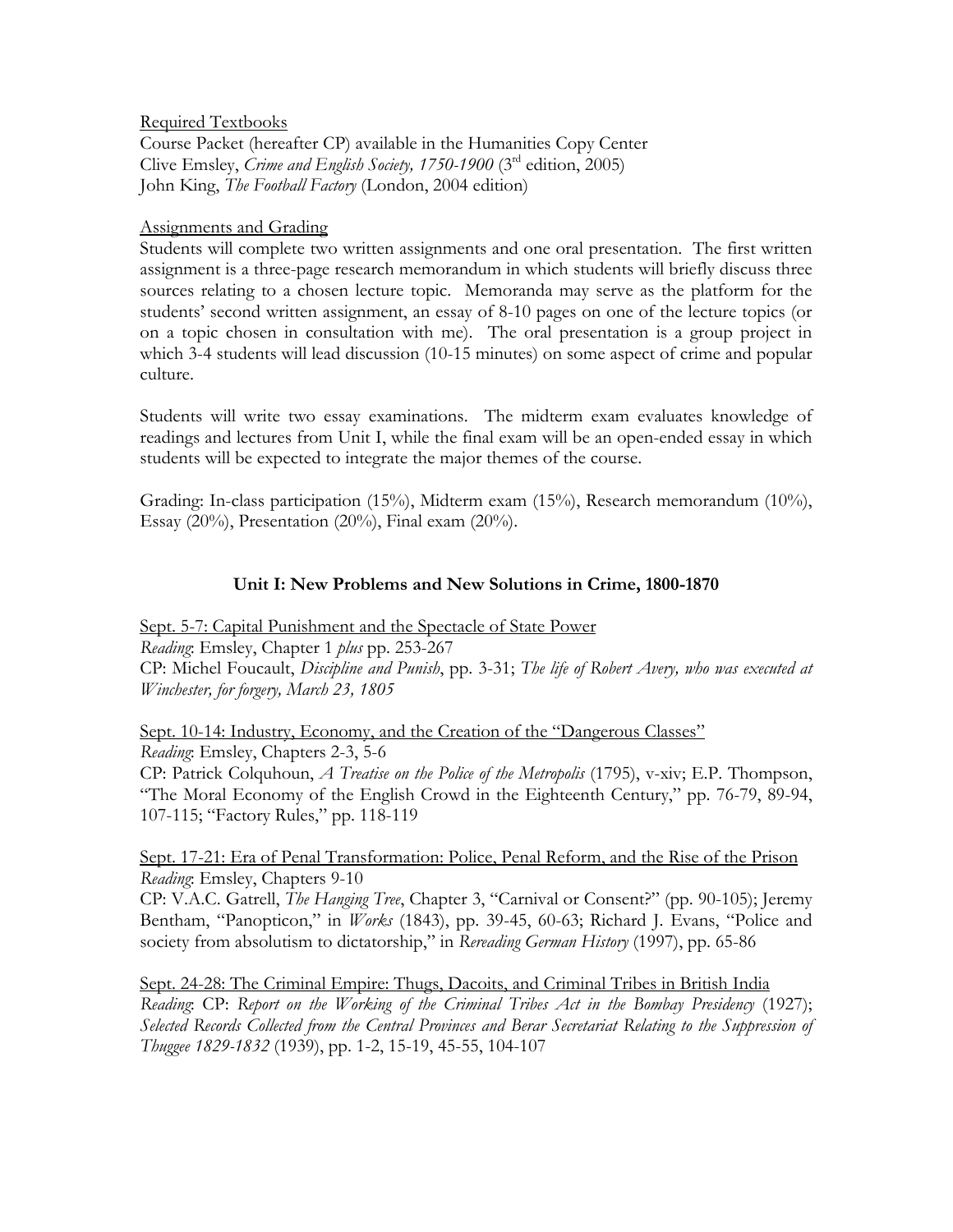# **Unit II: The Era of Criminal Sophistication, 1870-1950**

Oct. 1-5: The Professionalization of Criminals and Reorganization of Detective Forces *Reading*: Emsley, Chapter 7

CP: Henry Mayhew, *The Morning Chronicle Survey of Labour and the Poor: The Metropolitan Districts Volume 3* (1861), pp. 79-87; A.L. Beier, "Identity, Language, and Resistance in the Making of the Victorian 'Criminal Class': Mayhew's Convict Revisited," pp. 499-515; Billy Hill, *Boss of Britain's Underworld* (1955), pp. 15-52; Sharpe and Burke, Glossaries of Criminal Slang

#### **\*Research memorandum due October 5\***

Oct. 8-12: Turf Wars: Urban Gangs and Organized Violence

*Reading*: CP: Andrew Davies, "Street Gangs, Crime and Policing in Glasgow during the 1930s: The Case of the Beehive Boys" (1998), pp. 251-267; Film—*Brighton Rock*

Oct. 15-19: Villains into Thieves: Criminality during the Second World War *Reading*: CP: Edward Smithies, "The Black Market," in *Crime in Wartime: A Social History of Crime in World War II*, pp. 58-77 [Review session on Oct. 17, exam on Oct. 19]

# **\*Midterm Exam October 19\***

Oct. 22-26: Women's Challenge to Criminology: Shoplifters, Drug Peddlers, and Prostitutes *Reading*: Emsley, Chapter 4 CP: Cesare Lombroso, *The Female Offender*, pp. 103-114, 125-133; Patricia O'Brien, "The

Kleptomania Diagnosis" (1983), pp. 65-77

Oct. 29-Nov. 2: Confidence Tricksters, The White Slave Traffic, and Dangerous Drugs: The Origins of International Criminal Cooperation

*Reading*: CP: Richard J. Evans, "The Many Identities of Franz Ernst," in *Tales from the German Underworld*, pp. 136-165

# **Begin student presentations**

Nov. 5-9: The Criminal as Hero? Depictions of Crime in Popular Culture *Reading*: CP: Martin Wiener, "The de-moralizing of criminality," in *Reconstructing the Criminal* (1990) pp. 215-224; E. Carrabine et al., *Crime in Modern Britain*, Chapter 5: "Crime and popular culture," pp. 108-134

# **Unit III: Crime without Borders, 1950-2000**

Nov. 12-16: The Aristocrats of Crime: Armed Robbers and Criminal Self-Fashioning *Reading*: CP: Robert Allerton and Tony Parker, *The Courage of His Convictions* (1962), pp. 85- 114; Film—*The Italian Job*

Nov. 19-21: Fight Club: The History and Sociology of Soccer Hooliganism *Reading*: John King, *The Football Factory* CP: R. De Biasi, "The policing of hooliganism in Italy" (1997), pp. 213-227